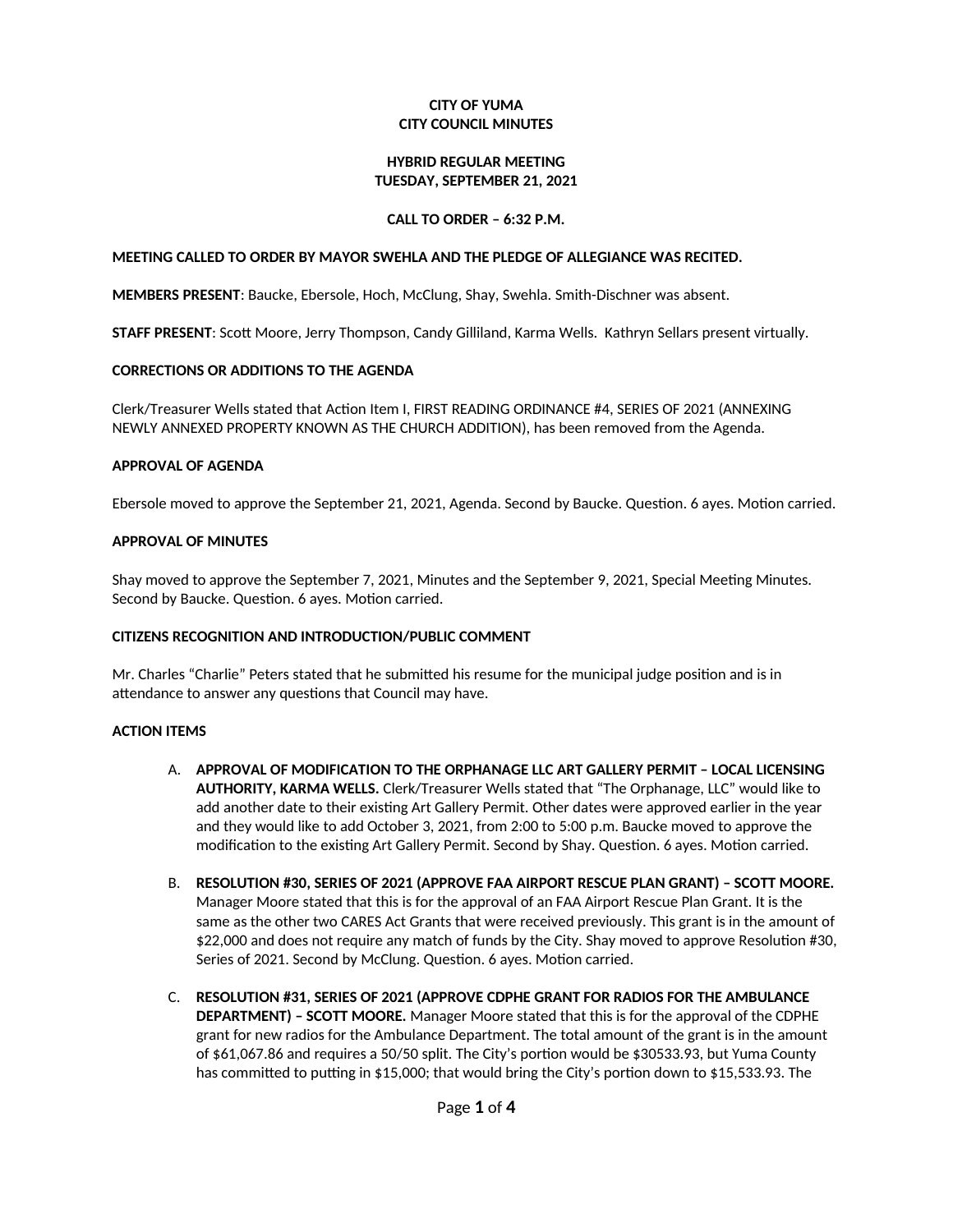current radios are so old that they are too costly to repair. Twenty-one (21) new radios would be needed and it would be a 2022 budget item. Shay moved to approve Resolution #31, Series of 2021. Second by Ebersole. Question. 6 ayes. Motion carried.

- D. RESOLUTION #32, SERIES OF 2021 (AGREEMENT WITH RISE & SHINE JANITORIAL FOR COMMUNITY **CENTER) - SCOTT MOORE.** Manager Moore stated that this is regarding an agreement for "Rise  $\&$ Shine Janitorial" to provide cleaning services at the Community Center. They currently clean the Fire Hall. The total cost per month is \$400, but NECALG is willing to pay half of the cost. They would enter into their own agreement for \$200 per month. McClung moved to approve Resolution #32, Series of 2021. Second by Hoch. Question. 6 ayes. Motion carried.
- E. CIRSA INSURANCE RENEWAL SCOTT MOORE. Manager Moore stated that we have received the 2022 quote for Property/Casualty insurance from CIRSA. The premium has increased 9% over the 2021 rate and would be \$146,210.36 for 2022. Council Member McClung added that is consistent with the industry standard and may be below average. Shay moved to approve the quote from CIRSA for 2022. Second by Ebersole. Question. 6 ayes. Motion carried.
- F. RESOLUTION #33, SERIES OF 2021 (LEASE FOR FOLDER/STUFFER MACHINE) KARMA WELLS. Clerk/Treasurer Wells stated that this is for the lease of a new folder/stuffer machine that was discussed at the last meeting. She is now seeking approval from Council for the lease. This would be a 5-year lease in the amount of \$332.01/month. That would cover the lease of the machine and also maintenance. McClung moved to approve Resolution #33, Series of 2021. Second by Shay. Question. 6 ayes. Motion carried.
- G. APPROVAL TO SUBMIT SIPA CYBER SECURITY GRANT APPLICATION SCOTT MOORE. Manager Moore stated that he is seeking approval to submit an application for the SIPA Cyber Security Grant. SIPA has recommended a company for the City to use to do a cyber security audit. The cost for that service is a \$7,875 one-time fee for a service period of 3 years. The grant would provide \$6,500 toward that fee. Hoch moved to give approval for the submission of the grant application to SIPA. Second by Shay. Question. 6 ayes. Motion carried.
- H. FIRST READING ORDINANCE #3, SERIES OF 2021 (ANNEXING CERTAIN REAL PROPERTY KNOWN AS THE CHURCH ANNEXATION) - KATHRYN SELLARS. Attorney Sellars stated that Ordinance #3, Series of 2021, was set for public hearing on October 5, 2021, at a prior meeting. There have been no changes. Shay moved to approve Ordinance #3, Series of 2021. Second by Ebersole. Question. 6 ayes. Motion carried.
- I. INDEMNITY AND RELEASE AGREEMENT FOR THE NURSING HOME LICENSE KATHRYN SELLARS. Attorney Sellars presented Council with the Indemnity and Release Agreement for the City to take over the license of the nursing home until another entity takes it over. If no new entity comes forward, the City would surrender the license to CDPHE. Shay moved to approve the agreement. Second by Hoch. Question. 6 ayes. Motion carried.
- J. APPROVAL OF BILLS KARMA WELLS. Clerk/Treasurer Wells provided Council with an additional list of bills. There is one disclosed bill for Council Member McClung in the amount of \$30.24. Shay moved to approve the bills. Second by Baucke. Question. 5 ayes. 1 abstain (McClung). Motion carried.
- K. PURCHASES IN EXCESS OF \$5,000 SCOTT MOORE. Manager Moore stated he is seeking approval for the purchase of 25-300 gallon trash containers and 5-300 gallon leaf and grass containers. This is a 2021 budgeted item in the amount of \$13,281.17 from Snyder Industries. Shay moved to approve the purchase of the containers from Snyder Industries in the amount of \$13,281.17. Second by McClung. Question. 6 ayes. Motion carried.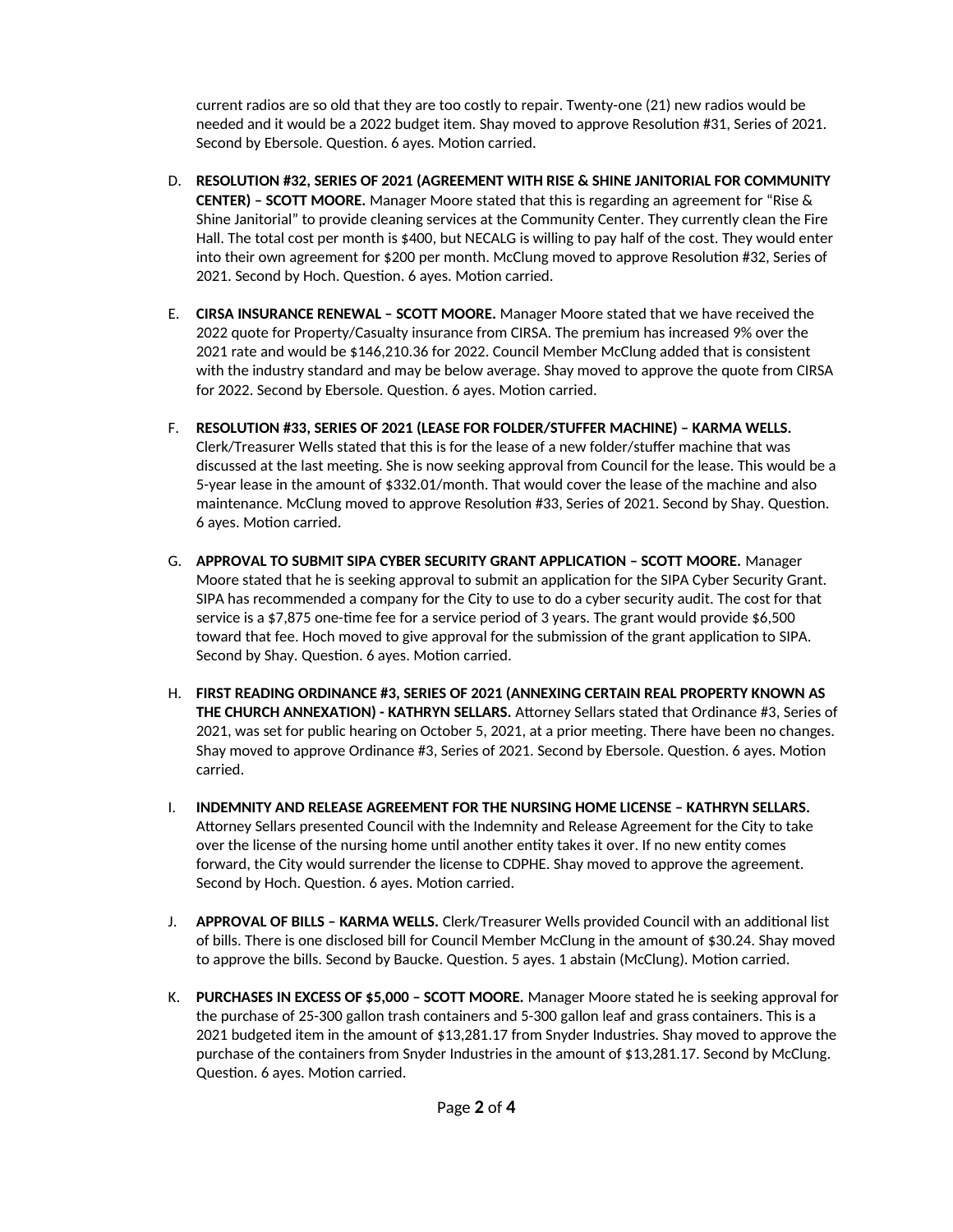# **ADDITIONAL BUSINESS**

None.

#### **REPORTS**

### **CITY MANAGER, SCOTT MOORE**

Manager Moore wanted to make Council aware that if they drive their own vehicle to meetings, they are eligible for a mileage reimbursement.

Manager Moore informed Council that the new light pole and fixture have been installed in front of "The Orphanage".

### CITY CLERK/TREASURER, KARMA WELLS

Clerk/Treasurer Wells provided Council with the sales tax report.

### **CHIEF OF POLICE, JERRY THOMPSON**

None.

### **CITY COUNCIL REPORTS**

Ebersole

 $\bullet$ Council Member Ebersole stated that he and several other Council Members attended the CML District meeting in Akron. CML gave several presentations and a representative from DOLA was there to talk about grants. Ebersole enjoyed speaking with Mayors and Council Members from other cities.

McClung

- Council Member McClung said that he missed the Landfill and Yuma County Water Authority meetings.
- Council Member McClung stated that the CML District meeting was very interesting. He learned that all  $\bullet$ communities in Northeast Colorado are dealing with housing issues. He also said that the plans that Akron has for their park and lake project are very impressive.

Shay

- Mayor Pro Tem Shay reiterated that the CML meeting was very good. He had the opportunity to speak with some Engineers who have worked on some projects in Yuma. They were very complimentary of the City and Manager Moore and Clerk/Treasurer Wells.
- Mayor Pro Tem Shay stated that he attended the NECALG meeting. They are trying to buy a facility for their Fort Morgan hub to get away from high rent prices. He also said that the City may need to get involved in the future to help in getting them a facility to park the County Express buses.

Swehla

Mayor Swehla stated that the CML meeting was the best one that he has been to. There was more interaction between people which made it easier to talk to people from other towns and share ideas.

#### **EXECUTIVE SESSION**

"To determine positions relative to matters that may be subject to negotiations, develop a strategy for negotiations, and/or instruct negotiators, pursuant to C.R.S. § 24-6-402(e), regarding municipal judge position."

Attorney Sellars stated Council intends to meet in executive session to determine positions relative to matters that may be subject to negotiations, develop a strategy for negotiations, and/or instruct negotiators, pursuant to